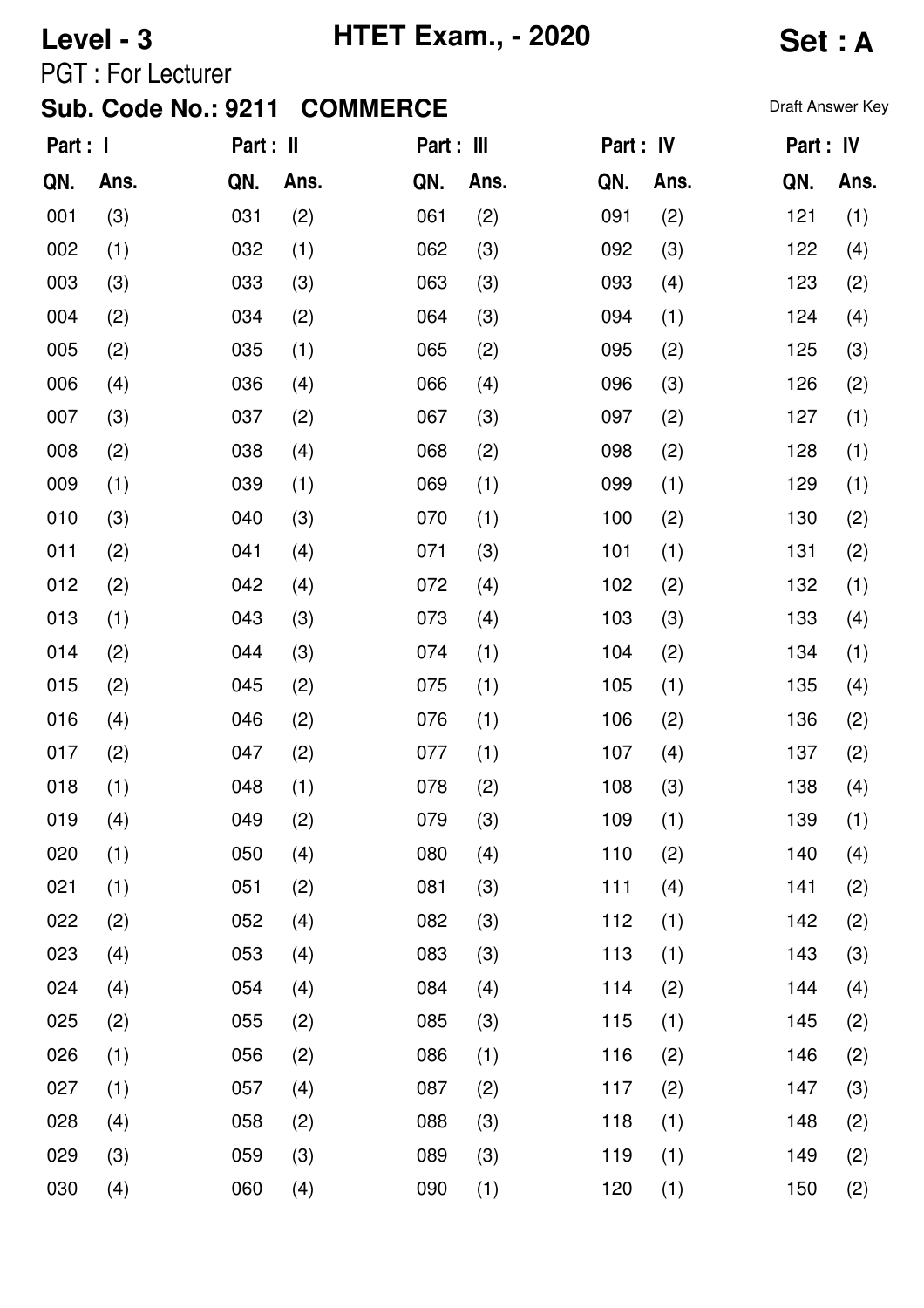## **Level - 3 HTET Exam., - 2020 Set : B**

PGT : For Lecturer

| Part : I |      | Part : II |      | Part : III |      | Part : IV |      | Part : IV |      |
|----------|------|-----------|------|------------|------|-----------|------|-----------|------|
| QN.      | Ans. | QN.       | Ans. | QN.        | Ans. | QN.       | Ans. | QN.       | Ans. |
| 001      | (4)  | 031       | (3)  | 061        | (4)  | 091       | (2)  | 121       | (3)  |
| 002      | (2)  | 032       | (2)  | 062        | (2)  | 092       | (1)  | 122       | (1)  |
| 003      | (4)  | 033       | (4)  | 063        | (1)  | 093       | (2)  | 123       | (1)  |
| 004      | (1)  | 034       | (4)  | 064        | (3)  | 094       | (2)  | 124       | (4)  |
| 005      | (4)  | 035       | (3)  | 065        | (1)  | 095       | (1)  | 125       | (2)  |
| 006      | (1)  | 036       | (4)  | 066        | (2)  | 096       | (1)  | 126       | (2)  |
| 007      | (1)  | 037       | (2)  | 067        | (1)  | 097       | (1)  | 127       | (2)  |
| 008      | (2)  | 038       | (1)  | 068        | (2)  | 098       | (2)  | 128       | (1)  |
| 009      | (4)  | 039       | (4)  | 069        | (1)  | 099       | (2)  | 129       | (4)  |
| 010      | (4)  | 040       | (3)  | 070        | (3)  | 100       | (2)  | 130       | (1)  |
| 011      | (4)  | 041       | (2)  | 071        | (4)  | 101       | (2)  | 131       | (3)  |
| 012      | (1)  | 042       | (1)  | 072        | (3)  | 102       | (1)  | 132       | (2)  |
| 013      | (3)  | 043       | (3)  | 073        | (3)  | 103       | (4)  | 133       | (1)  |
| 014      | (1)  | 044       | (1)  | 074        | (3)  | 104       | (3)  | 134       | (4)  |
| 015      | (4)  | 045       | (2)  | 075        | (1)  | 105       | (1)  | 135       | (3)  |
| 016      | (2)  | 046       | (4)  | 076        | (1)  | 106       | (4)  | 136       | (2)  |
| 017      | (3)  | 047       | (4)  | 077        | (4)  | 107       | (2)  | 137       | (2)  |
| 018      | (3)  | 048       | (2)  | 078        | (3)  | 108       | (1)  | 138       | (2)  |
| 019      | (3)  | 049       | (4)  | 079        | (2)  | 109       | (2)  | 139       | (4)  |
| 020      | (2)  | 050       | (3)  | 080        | (4)  | 110       | (4)  | 140       | (1)  |
| 021      | (2)  | 051       | (2)  | 081        | (2)  | 111       | (1)  | 141       | (2)  |
| 022      | (3)  | 052       | (2)  | 082        | (1)  | 112       | (1)  | 142       | (1)  |
| 023      | (1)  | 053       | (2)  | 083        | (3)  | 113       | (2)  | 143       | (2)  |
| 024      | (2)  | 054       | (1)  | 084        | (1)  | 114       | (2)  | 144       | (4)  |
| 025      | (1)  | 055       | (2)  | 085        | (4)  | 115       | (4)  | 145       | (2)  |
| 026      | (2)  | 056       | (4)  | 086        | (3)  | 116       | (4)  | 146       | (3)  |
| 027      | (2)  | 057       | (2)  | 087        | (3)  | 117       | (3)  | 147       | (1)  |
| 028      | (2)  | 058       | (4)  | 088        | (3)  | 118       | (2)  | 148       | (2)  |
| 029      | (2)  | 059       | (2)  | 089        | (3)  | 119       | (3)  | 149       | (1)  |
| 030      | (1)  | 060       | (4)  | 090        | (3)  | 120       | (2)  | 150       | (2)  |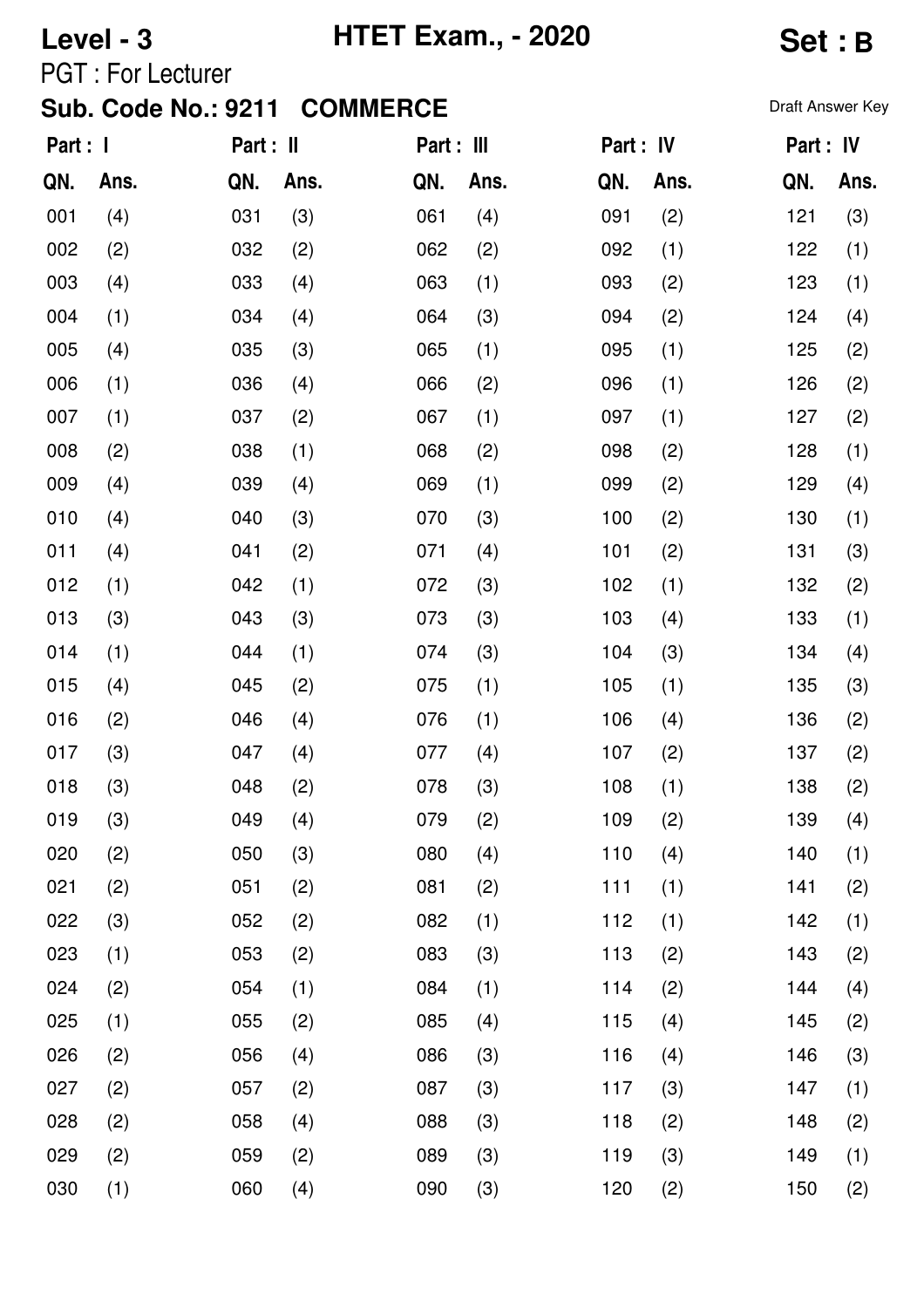# **Level - 3 HTET Exam., - 2020 Set : C**

PGT : For Lecturer

| Part : I |      | Part : II |      | Part : III |      | Part : IV |      | Part : IV |      |
|----------|------|-----------|------|------------|------|-----------|------|-----------|------|
| QN.      | Ans. | QN.       | Ans. | QN.        | Ans. | QN.       | Ans. | QN.       | Ans. |
| 001      | (1)  | 031       | (4)  | 061        | (3)  | 091       | (2)  | 121       | (4)  |
| 002      | (4)  | 032       | (4)  | 062        | (3)  | 092       | (1)  | 122       | (4)  |
| 003      | (2)  | 033       | (2)  | 063        | (1)  | 093       | (2)  | 123       | (1)  |
| 004      | (3)  | 034       | (3)  | 064        | (3)  | 094       | (1)  | 124       | (1)  |
| 005      | (1)  | 035       | (1)  | 065        | (2)  | 095       | (1)  | 125       | (3)  |
| 006      | (3)  | 036       | (2)  | 066        | (2)  | 096       | (2)  | 126       | (2)  |
| 007      | (1)  | 037       | (1)  | 067        | (4)  | 097       | (2)  | 127       | (1)  |
| 008      | (2)  | 038       | (1)  | 068        | (1)  | 098       | (4)  | 128       | (2)  |
| 009      | (2)  | 039       | (3)  | 069        | (1)  | 099       | (3)  | 129       | (3)  |
| 010      | (1)  | 040       | (2)  | 070        | (3)  | 100       | (2)  | 130       | (1)  |
| 011      | (3)  | 041       | (4)  | 071        | (1)  | 101       | (2)  | 131       | (1)  |
| 012      | (4)  | 042       | (3)  | 072        | (3)  | 102       | (3)  | 132       | (2)  |
| 013      | (3)  | 043       | (4)  | 073        | (1)  | 103       | (1)  | 133       | (2)  |
| 014      | (4)  | 044       | (2)  | 074        | (4)  | 104       | (2)  | 134       | (4)  |
| 015      | (2)  | 045       | (3)  | 075        | (2)  | 105       | (1)  | 135       | (1)  |
| 016      | (4)  | 046       | (4)  | 076        | (4)  | 106       | (2)  | 136       | (1)  |
| 017      | (2)  | 047       | (2)  | 077        | (4)  | 107       | (2)  | 137       | (2)  |
| 018      | (4)  | 048       | (1)  | 078        | (1)  | 108       | (4)  | 138       | (2)  |
| 019      | (2)  | 049       | (2)  | 079        | (3)  | 109       | (4)  | 139       | (3)  |
| 020      | (1)  | 050       | (2)  | 080        | (2)  | 110       | (3)  | 140       | (2)  |
| 021      | (1)  | 051       | (4)  | 081        | (3)  | 111       | (4)  | 141       | (2)  |
| 022      | (4)  | 052       | (2)  | 082        | (3)  | 112       | (2)  | 142       | (1)  |
| 023      | (2)  | 053       | (2)  | 083        | (1)  | 113       | (1)  | 143       | (2)  |
| 024      | (2)  | 054       | (2)  | 084        | (3)  | 114       | (2)  | 144       | (2)  |
| 025      | (3)  | 055       | (4)  | 085        | (3)  | 115       | (1)  | 145       | (1)  |
| 026      | (4)  | 056       | (4)  | 086        | (4)  | 116       | (2)  | 146       | (4)  |
| 027      | (2)  | 057       | (4)  | 087        | (1)  | 117       | (1)  | 147       | (2)  |
| 028      | (1)  | 058       | (2)  | 088        | (3)  | 118       | (2)  | 148       | (2)  |
| 029      | (1)  | 059       | (4)  | 089        | (2)  | 119       | (4)  | 149       | (3)  |
| 030      | (2)  | 060       | (3)  | 090        | (3)  | 120       | (1)  | 150       | (4)  |